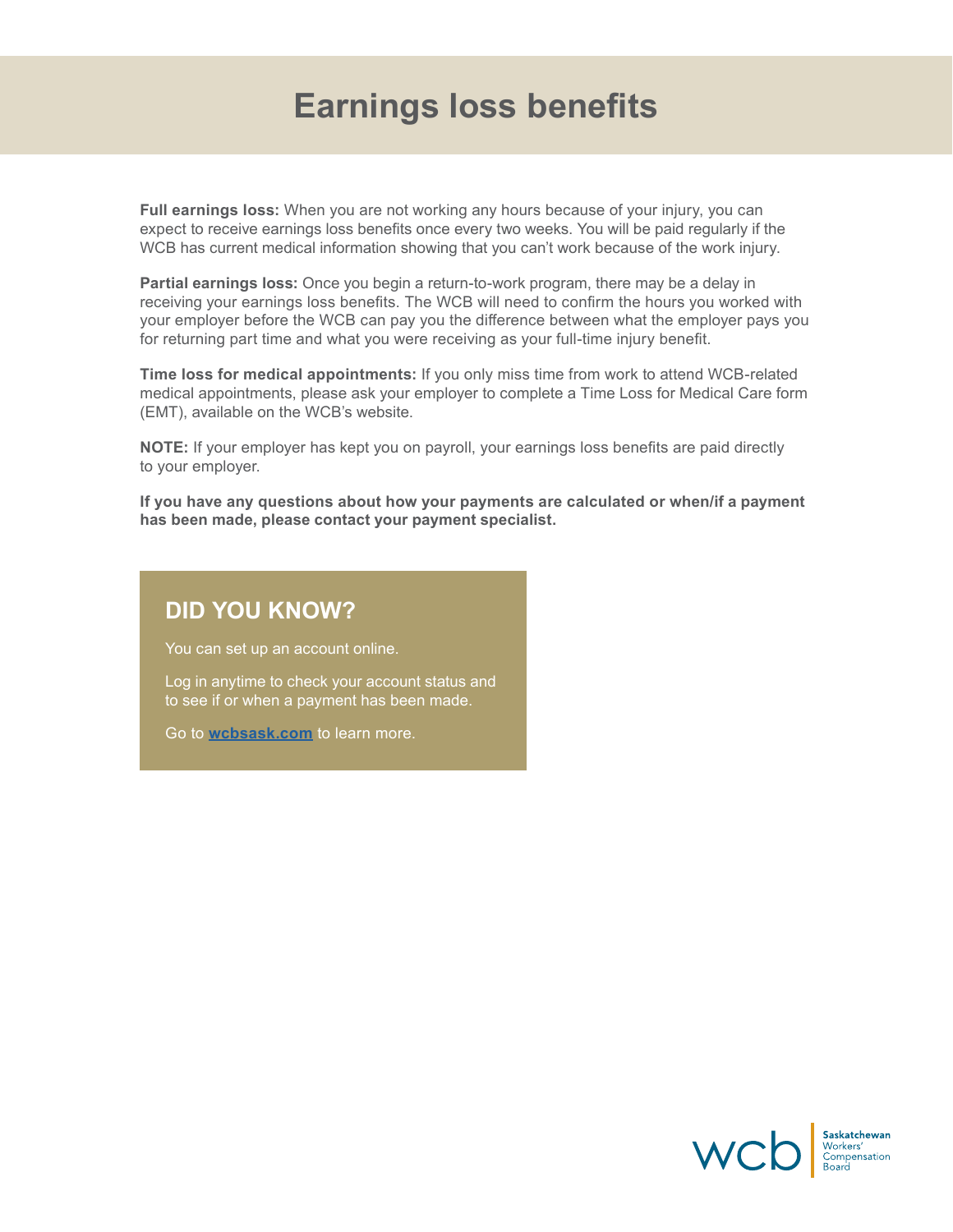## **Common forms**

- 1. **Job Information Worksheet (JIW):** you will receive this form in the mail shortly. Please complete this with your employer and return it to the WCB. You and your employer both have to sign this form.
- 2. **Worker's Progress Report (W3):** you will receive this form once every three to four weeks. Please fill out this form and return it to our office as soon as possible. If we do not receive this form from you, your payments may be temporarily held until we receive it.
- 3. **Worker's Expense Statement (W6):** this form is for any out-of-pocket travel expenses you incur due to your work injury. Please refer to the travel expense sheet in this folder for more information.
- 4. **Worker's Medical Expense Statement (WME):** submit this form if you have any out-ofpocket expenses for prescriptions, supplies and/or appliances due to your work injury (braces, crutches, medications, etc.). Please refer to the medical expenses page in this folder for more information.
- 5. **Direct deposit application:** you will need to complete this form if you wish to set up direct deposit to receive payments from the WCB.
- 6. **WCB online account:** you can go to **[wcbsask.com](http://www.wcbsask.com)** to set up a WCB online account to view your important claim information, access forms, see your most recent payment and review forms you have submitted.

**All forms can be found on the WCB's website at [wcbsask.com.](http://www.wcbsask.com)**

### **DID YOU KNOW?**

You can submit all completed forms and copies of original receipts to the WCB office by email.

Email: **[forms@wcbsask.com](mailto:forms%40wcbsask.com?subject=)**

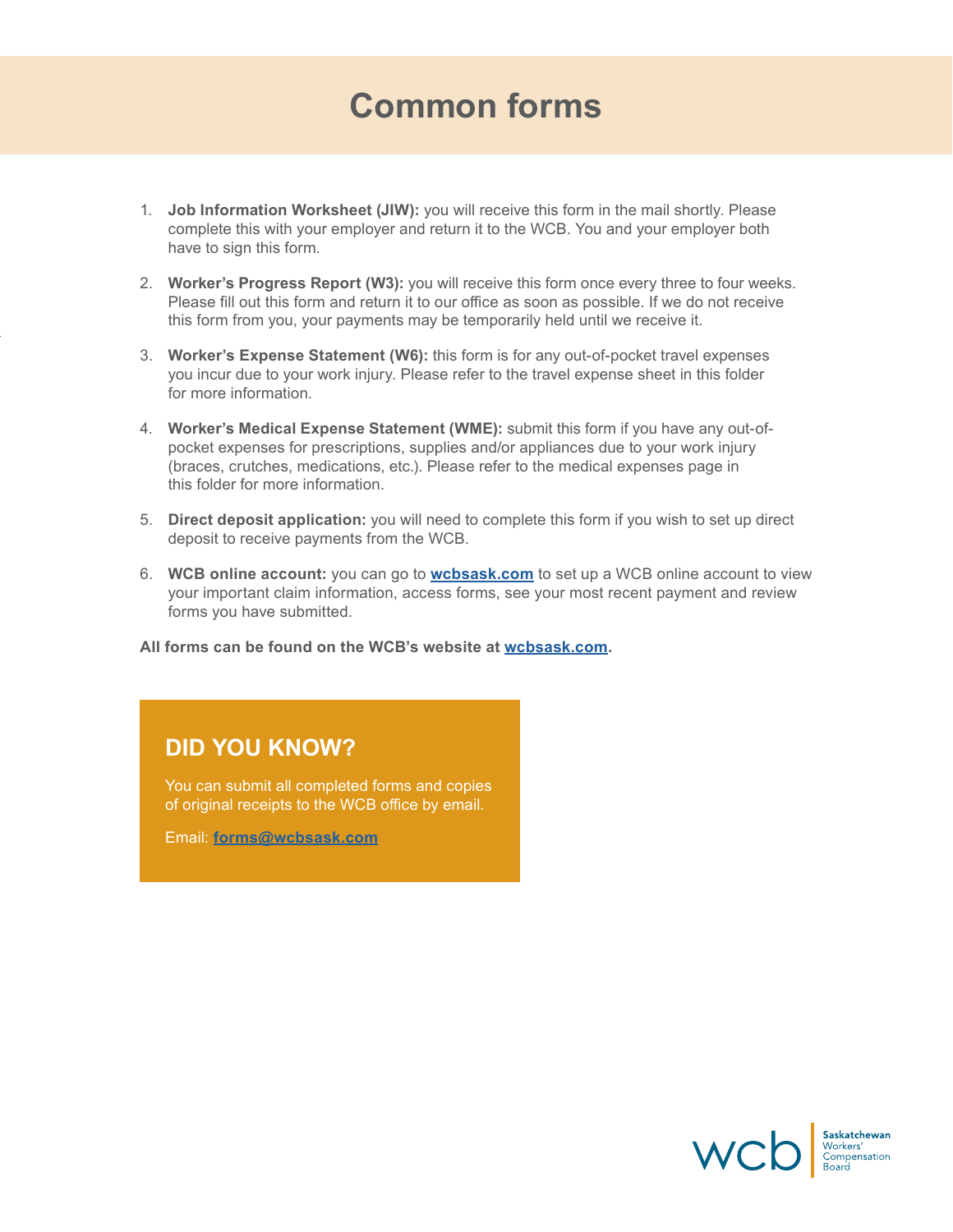### **Medical expenses**

1. **Prescriptions:** any medications you are taking due to your injury may be covered. Please have your doctor explain in his or her report what medication has been prescribed for you and how it relates to your work injury.

Prescriptions are paid by either:

- Your pharmacy direct billing the WCB. Your pharmacy will need to contact your case management support (CMS) for approval and you will need to provide the pharmacy with your claim number.
- **Keep your original receipts for 12 months from the submission date.** The WCB may request these receipts for audit purposes.
- 2. **Medical aids:** if your care provider recommends that you purchase any supplies, appliances, or other aids, the expense must be approved with your case management support before you submit the receipt to the WCB.
- 3. **Massage:** a maximum of **five sessions** may be approved, if it is recommended by a care provider and only if you are receiving other treatment at that time, such as physiotherapy or chiropractic treatment. The registered massage therapist must be accredited with the WCB and must obtain authorization directly from the WCB before treatment can begin.

**To submit any of the above expenses to the WCB office, please use the Worker's Medical Expense Statement (WME) form and attach original or copies of original receipts for all expenses being claimed.** 

**Forms can be obtained from the WCB website [wcbsask.com](http://www.wcbsask.com).**

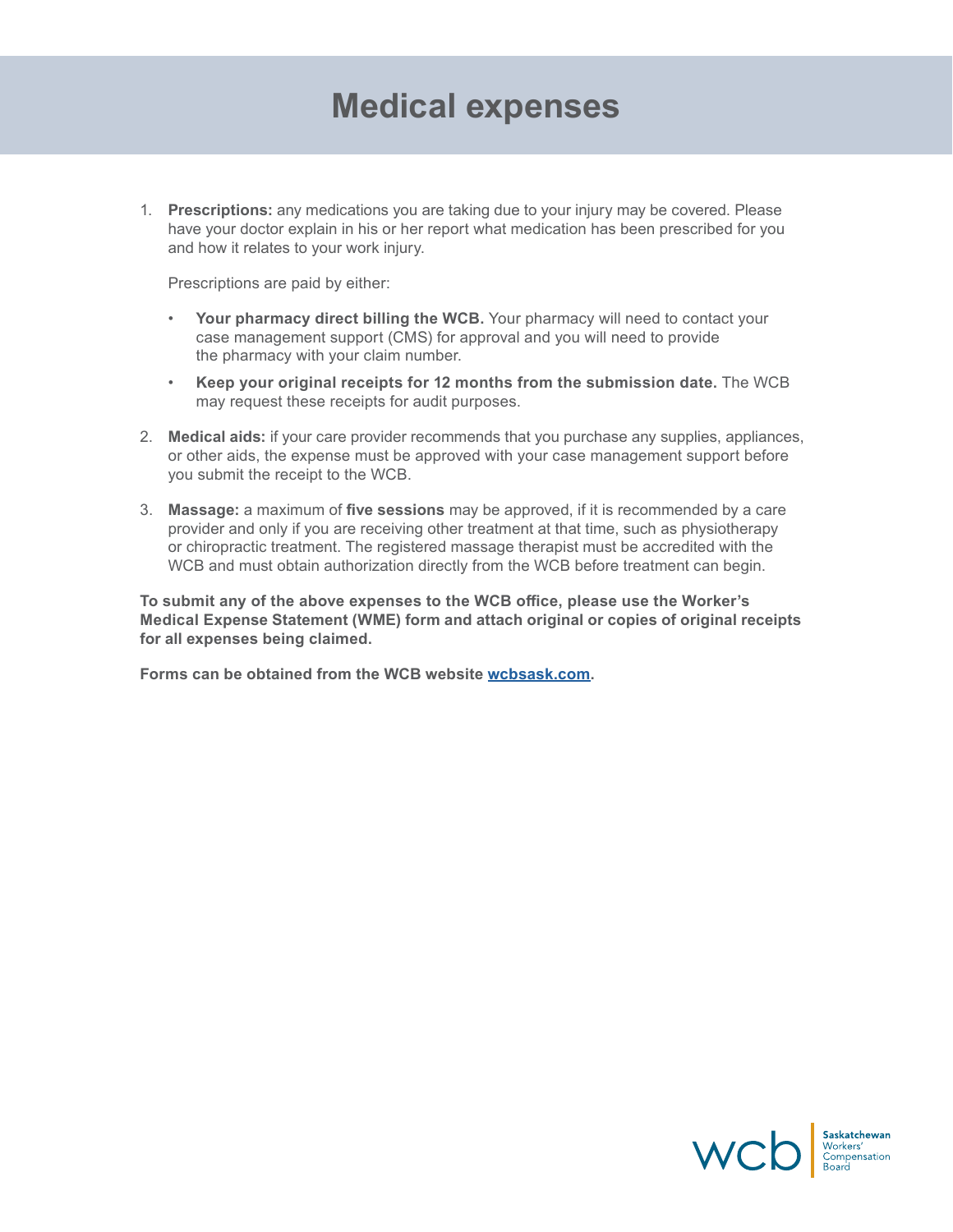### **Travel expenses**

The WCB covers expenses for your travel outside your home community to attend WCB-directed appointments.

The WCB will pay travel expenses for you to travel to the closest medical centre from your home. If you choose to seek medical treatment in a further centre, the extra travel expenses will be a cost you incur on your own.

Mileage is paid based on the WCB's legislated rates. You do not need to submit fuel receipts. The WCB uses Google Maps to calculate the distance from city centre to city centre.

#### **Possible additional expenses (for travel outside the community in which you reside):**

- **Meals:** meal allowance is paid based on the time you are required to be away from home and the time of your WCB appointments for your work injury. When submitting expenses, please indicate the time you leave work or home, the time of your appointment and the time you arrive home. You do not need to submit meal receipts because the WCB has set rates for reimbursement.
- **Accommodations:** if you require an overnight stay due to your WCB appointments, please contact your case management support (CMS) for pre-approval.
- **Hotel:** once approved, your case management support may set up direct billing with a hotel in the area. If direct billing cannot be arranged, you will be responsible to book and pay for your hotel directly. Your original hotel receipt will be required for reimbursement. An advance payment for the hotel may be issued to you if required. If you can't make your appointment, it is your responsibility to contact the hotel to cancel your booking.
- **Private lodging:** if you stay with family or friends instead of at a hotel, you may be entitled to private lodging payment. The private lodging benefit is a nightly fee, paid based on the WCB's legislated rates.

If you have any questions about mileage, meal or overnight expenses, your case management support can help you.

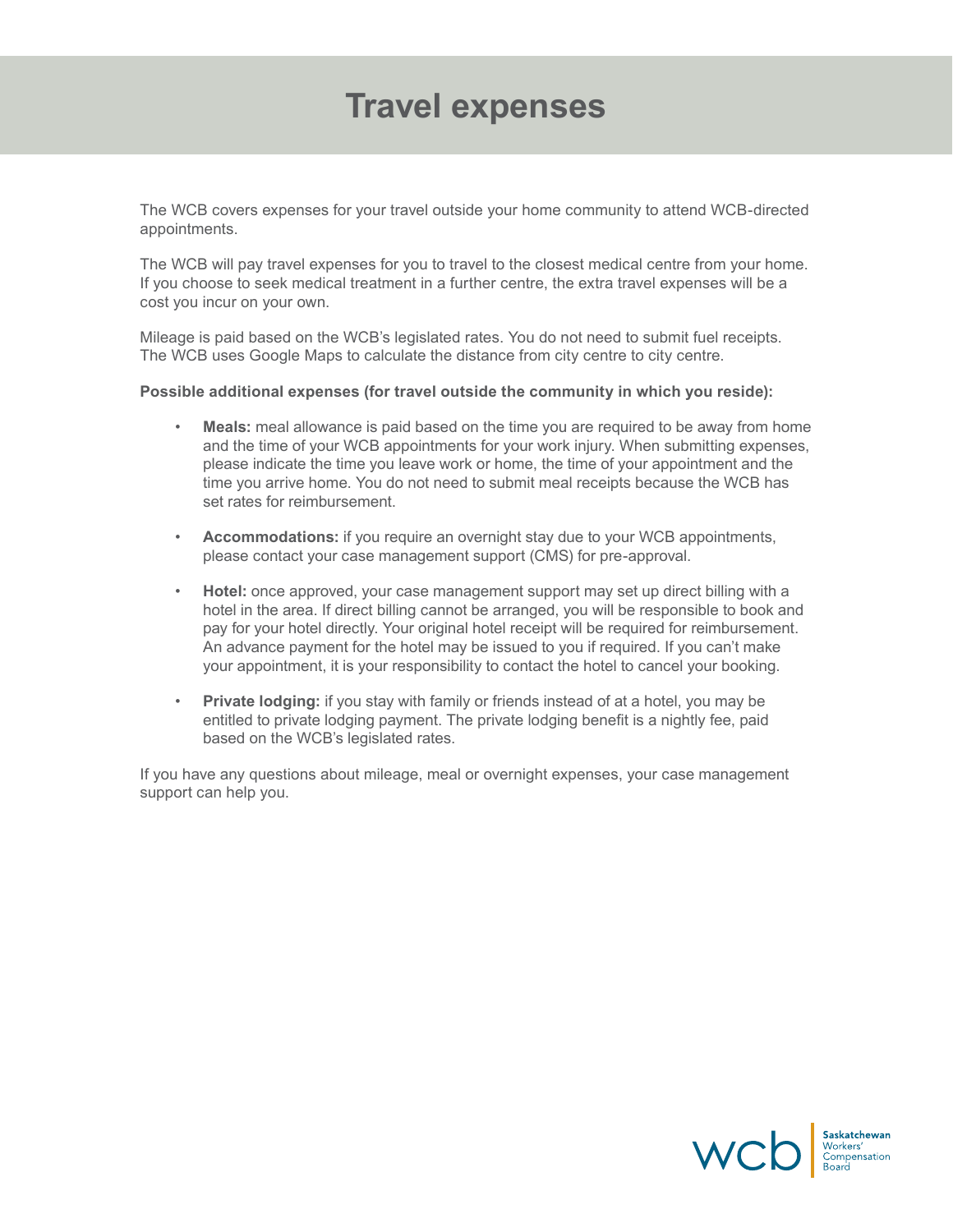# **Responsibilities of the worker**

**As an injured worker, you are responsible to keep in regular contact with your case management team about your recovery, treatment and return-to-work plan.** 

**You are required to do the following to receive your earnings loss benefits:**

#### **1. Attend medical appointments and treatments**

As part of your recovery, you are required to attend all medical appointments and treatments arranged or suggested by your care providers and the WCB. If you are unable to attend any appointments, you must notify your customer care facilitator immediately to discuss the reason and what alternate arrangements can be made.

**Please note:** If you do not attend your scheduled appointments and/or treatments, this may result in a disruption of your earnings loss benefits.

#### **2. Update your employer**

You are responsible to stay in touch with your employer and work with them to return to modified duties when they are available within your current physical abilities until you can return to your pre-injury duties.

#### **3. Return to work or alternate duties**

You are responsible to contact your customer care facilitator immediately when you return to work on modified duties or when you return to your pre-injury duties.

#### **What does** *[The Workers' Compensation Act, 2013](http://www.qp.gov.sk.ca/documents/English/Statutes/Statutes/W17-11.pdf)* **(the Act) say about an injured worker's responsibilities?**

#### **Section 51 of the Act outlines these responsibilities:**

#### **A worker shall:**

- (a) take all reasonable action to mitigate the worker's loss of earnings resulting from an injury; and
- (b) if the circumstances require, co-operate with the board in the development of a rehabilitation plan that is intended to return the worker to a position of independence in suitable productive employment.

#### **Section 101(1) states the WCB may stop or reduce payment:**

- (a) if the board determines after the review pursuant to section 100 that the worker's loss of earnings is not related to the effects of the injury; or
- (b) without limiting the generality of clause (a), if:
	- (i) without good reason, the worker is not available or declines to accept a genuine offer of employment in an occupation in which the worker, in the opinion of the board in consultation with the worker, is capable of engaging;
	- (ii) without good reason, the worker fails to co-operate in, or is not available for, a medical or vocational rehabilitation program that has as its objective returning the worker to suitable productive employment;